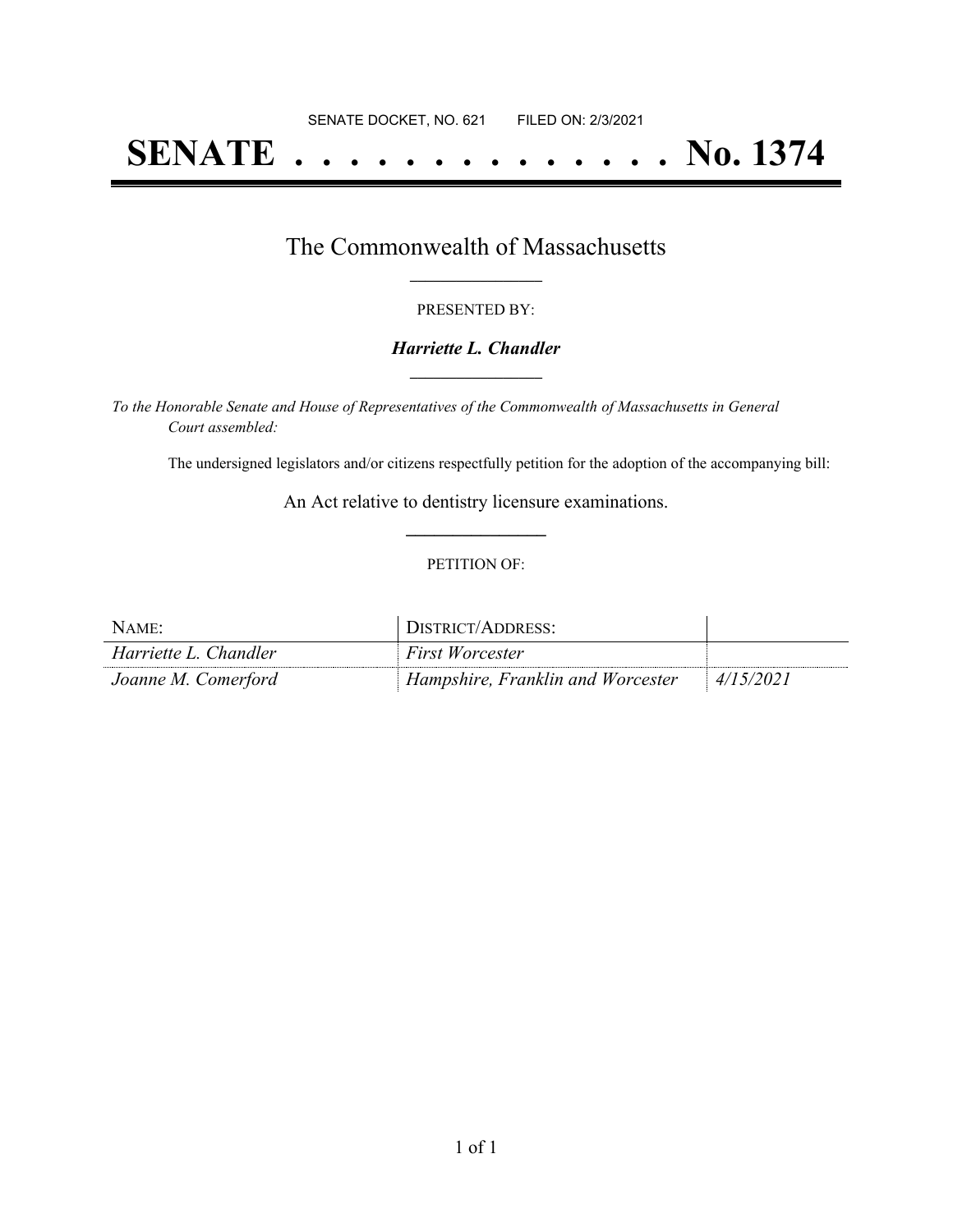#### SENATE DOCKET, NO. 621 FILED ON: 2/3/2021

## **SENATE . . . . . . . . . . . . . . No. 1374**

By Ms. Chandler, a petition (accompanied by bill, Senate, No. 1374) of Harriette L. Chandler for legislation relative to dentistry licensure examinations. Public Health.

#### [SIMILAR MATTER FILED IN PREVIOUS SESSION SEE SENATE, NO. *2448* OF 2019-2020.]

## The Commonwealth of Massachusetts

**In the One Hundred and Ninety-Second General Court (2021-2022) \_\_\_\_\_\_\_\_\_\_\_\_\_\_\_**

**\_\_\_\_\_\_\_\_\_\_\_\_\_\_\_**

An Act relative to dentistry licensure examinations.

Be it enacted by the Senate and House of Representatives in General Court assembled, and by the authority *of the same, as follows:*

1 SECTION 1. Chapter 112 of the General Laws, as appearing in the 2018 Official Edition,

2 is hereby amended by striking out section 47 and inserting in place thereof the following

3 section:—

 Section 47. The examination may be written or oral or both, at the option of the board, and may include the principal subjects taught in reputable dental colleges. Demonstrations in operative and prosthetic dentistry, diagnosis and prognosis may be required; provided, however, that the examination shall not require the performance of any procedure upon a live patient. SECTION 2. Not later than July 1, 2021, the board of registration in dentistry shall approve an examination that does not require the performance of any procedure upon a live